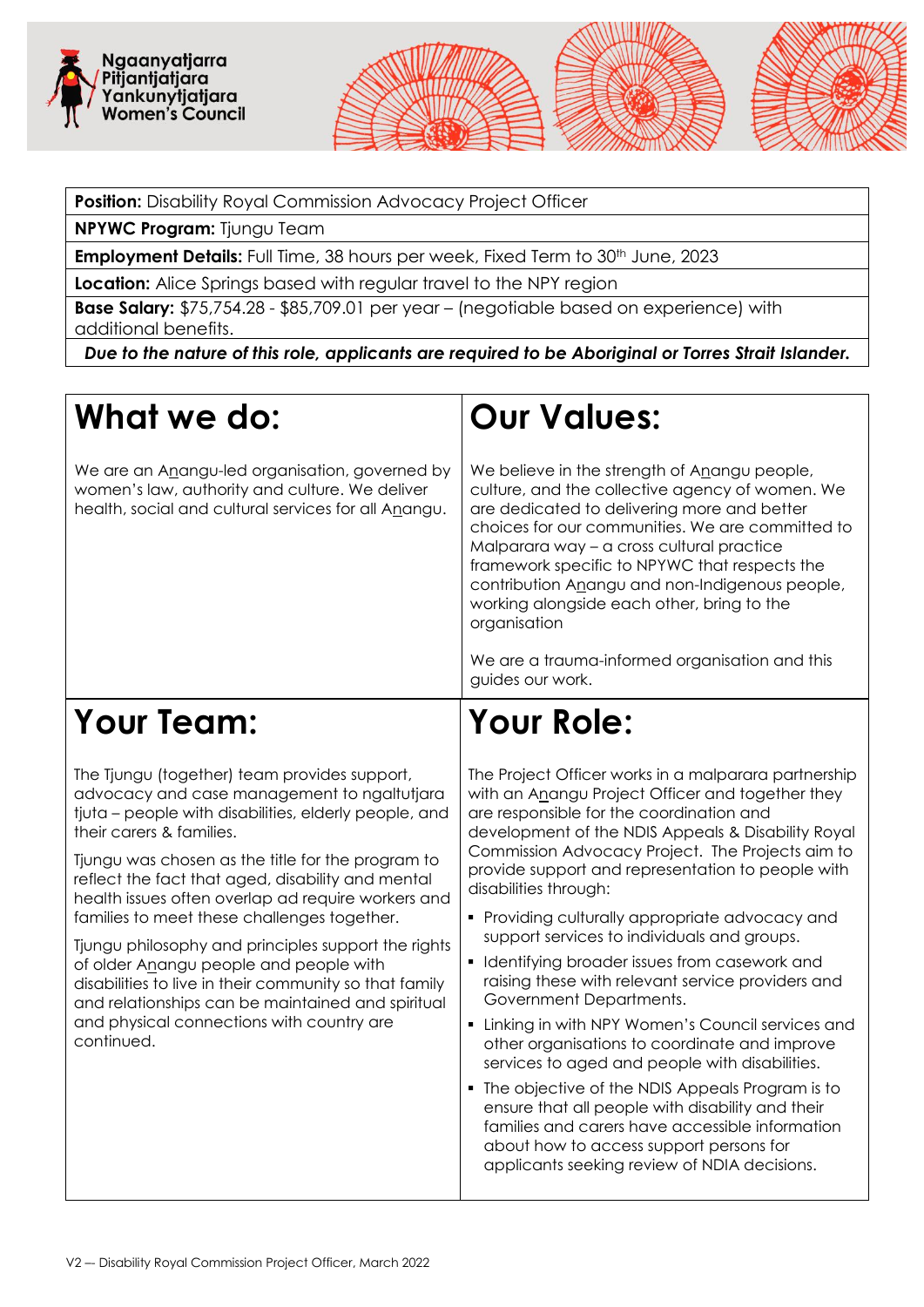



# **Your Responsibilities**:

#### **Disability Royal Commission Advocacy duties include:**

- Inform people about the Royal Commission, including through outreach:
- Help people understand the purpose of the Royal Commission;
- Provide advice on issues / risks that may arise while engaging with the Royal Commission (noting legal issues / risks will be referred to appropriate legal advisory services);
- Help people work out whether they want to participate in the Royal Commission, and explain the difference between public hearings, private sessions (if such sessions are to occur) and written submissions;
- Help people who want to participate in the Royal Commission plan the best way to tell their story;
- Help people communicate with the Royal Commission about required communication supports (e.g. interpreters, accessible interview techniques, recordings);
- Refer people to other agencies for ongoing counselling and / or psychological support as needed; and
- Deal with other related issues faced by people engaging with the Royal Commission e.g. accessing services, finding housing, stopping discrimination or making complaints.

#### **General Duties include:**

- To work in a malparara partnership with the Anangu Project Officer.
- Maintain a client database and a system of confidential record keeping of client information.
- Ensure confidentiality of client records and workplace information at all times.
- Use a community development approach through ongoing consultation with clients, carers, families and communities about culturally appropriate strategies to assist clients.
- Network with other projects in NPY Women's Council, and other relevant services to improve the provision of services to people with disabilities.
- Prepare and update written policies and procedures for the Project as required
- Prepare submissions, reports and data collections as required by the funding body within the specified time frame, as per the Service Agreement(s).
- Attend and provide reports to NPY Women's Council Executive, General Meetings and other meetings as required.
- Undertake job training as required.
- Be responsible for the appropriate use and safe maintenance of NPY Women's Council vehicles.
- Any other lawful and reasonable duties

# **Skills and Experience:**

- Understanding of current issues related to people with a disability and their carers and a current knowledge of relevant legislation and standards, e.g. Disability Services Standards, Disability Discrimination Act, Equal Opportunity Act.
- Ability to work in a cross-cultural environment, including working in partnership with all staff and taking direction from Anangu Management.

## **Qualifications:**

Tertiary qualifications and / or a minimum of three years' experience in a health, community services or related field.

## **Remuneration:**

- \$75,754.28 \$85,709.01 per year (negotiable based on experience)
- 10% Superannuation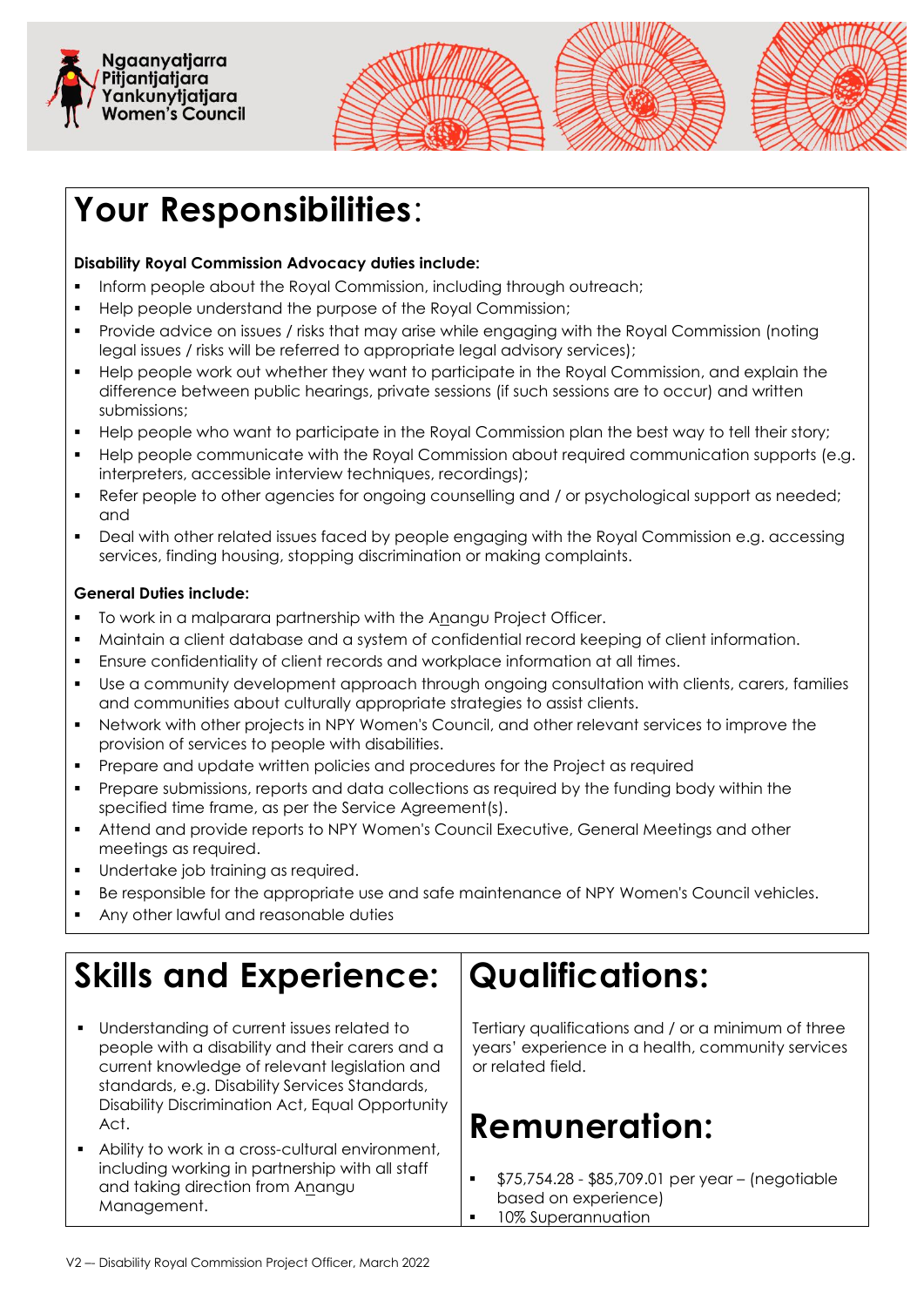





- Good written and verbal communication skills across diverse groups, from Anangu communities, staff and management to government and other non-Anangu agencies.
- Ability to work cooperatively in a team.
- **Experience in working within a community** development framework.
- Experience in the development and implementation of projects and policy.
- Ability to work with minimal supervision including being able to plan and use time effectively.

 Generous Leave Entitlements **Salary Packaging Benefits** 

**Retention Bonus** 

### **Employment Conditions:**

- Work in a manner consistent with NPYWC Values, Code of Conduct, Rules and advocacy positions.
- Follow and work within NPYWC policies and procedures.
- Be responsible and accountable for your own and others health, safety and wellbeing.
- If applicable, the employee will provide the highest standards of service to clients at all levels by modelling service excellence that meets the needs of clients and enhances the profile of NPYWC.
- Some positions will require working in remote communities for extended periods and out of hours' work requiring overnight absences.
- Remote positions include accommodation. Usually this is stand-alone accommodation, however from time to time, based on accommodation and service delivery demands, this situation may change and staff may be required to co-share a NPYWC leased or owned property.
- Every employee is required to have (or willing to obtain) a current and valid criminal history check, and if applicable, a Working with Children Check.
- We require some remote based and travelling staff to have a current Australian driver's licence.
- We require some remote based and travelling staff to be able to operate a manual 4WD vehicle or have a willingness to undertake training.
- All employees are required to have a First Aid certificate or have a willingness to undertake First Aid training.
- All employees are required to meet the relevant State and Territory mandatory vaccination requirements.
- A good level of health and fitness that matches the requirements of the role is required. If necessary NPYWC may require an employee to undergo a pre-employment medical assessment.

**We are committed to building a respectful and inclusive workplace, appointing the best person for the role and supporting diversity.**